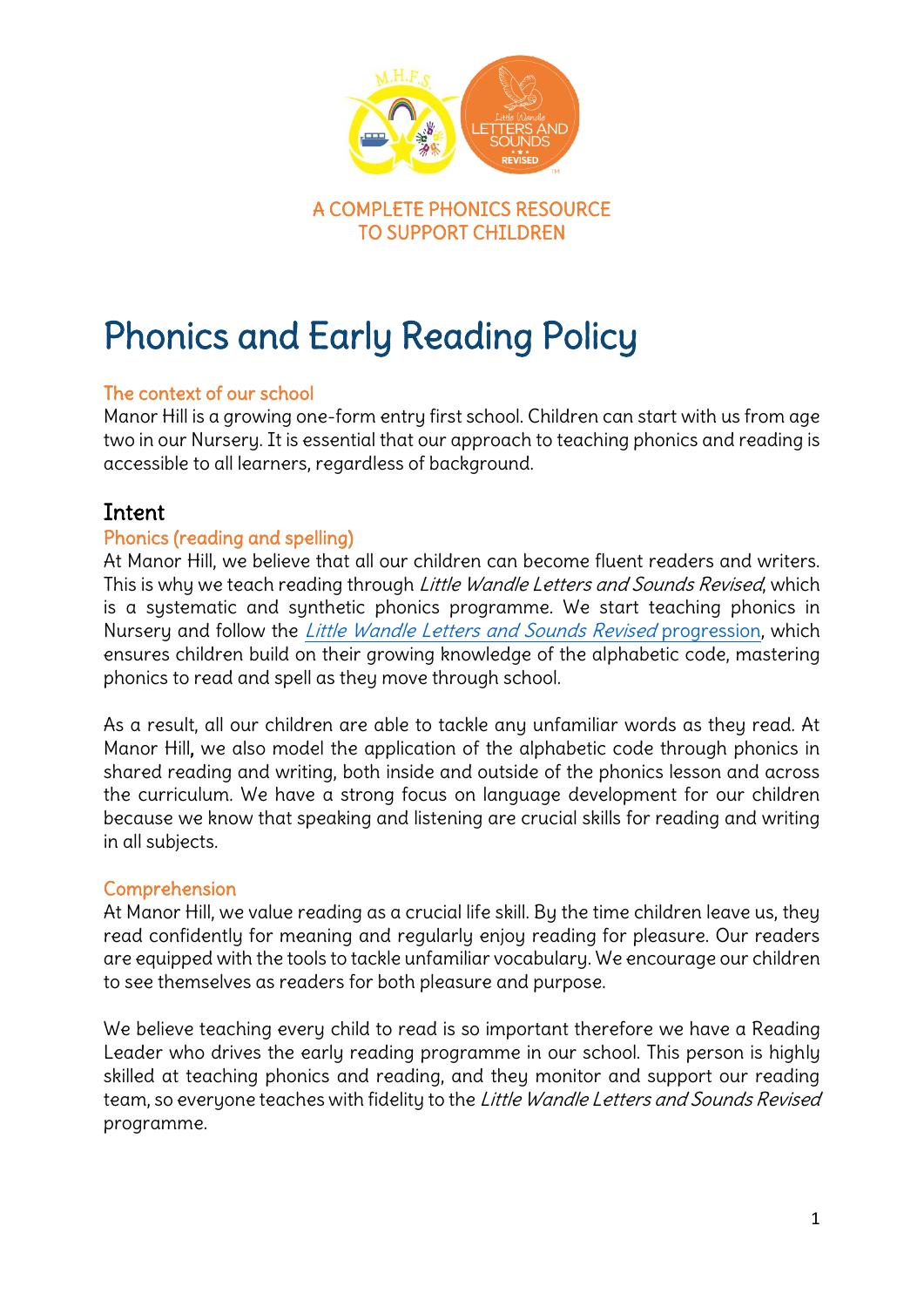

# TO SUPPORT CHILDREN

# Implementation

#### Foundations for phonics in Nursery

- We provide a balance of child-led and adult-led experiences for all children that meet the curriculum expectations for 'Communication and language' and 'Literacy'. These include:
	- o sharing high-quality stories and poems
	- o learning a range of nursery rhymes and action rhymes
	- o activities that develop focused listening and attention, including oral blending
	- o attention to high-quality language.
- We ensure Nursery children are well prepared to begin learning graphemephoneme correspondences (GPCs) and blending in Reception.

## Daily phonics lessons in Reception and Year 1

- We teach phonics for 30 minutes a day. In Reception, we build from 10-minute lessons, with additional daily oral blending games, to the full-length lesson as quickly as possible. Each Friday, we review the week's teaching to help children become fluent readers.
- Children make a strong start in Reception: teaching begins in Week 2 of the Autumn term.
- We follow the [Little Wandle Letters and Sounds Revised](https://www.littlewandlelettersandsounds.org.uk/wp-content/uploads/2021/06/Programme-Overview_Reception-and-Year-1.pdf) expectations of [progress:](https://www.littlewandlelettersandsounds.org.uk/wp-content/uploads/2021/06/Programme-Overview_Reception-and-Year-1.pdf)
	- o Children in Reception are taught to read and spell words using Phase 2 and 3 GPCs, and words with adjacent consonants (Phase 4) with fluency and accuracy.
	- o Children in Year 1 review Phase 3 and 4 and are taught to read and spell words using Phase 5 GPCs with fluency and accuracy.

#### Daily Keep-up lessons ensure every child learns to read

- Any child who needs additional practice has daily Keep-up support, taught by a fully trained adult. Keep-up lessons match the structure of class teaching, and use the same procedures, resources and mantras, but in smaller steps with more repetition, so that every child secures their learning.
- We timetable daily phonics lessons for any child in Key Stage 1 or Key Stage 2 who is not fully fluent at reading or has not passed the Phonics Screening Check. These children urgently need to catch up, so the gap between themselves and their peers does not widen. We use the Little Wandle Letters and Sounds Revised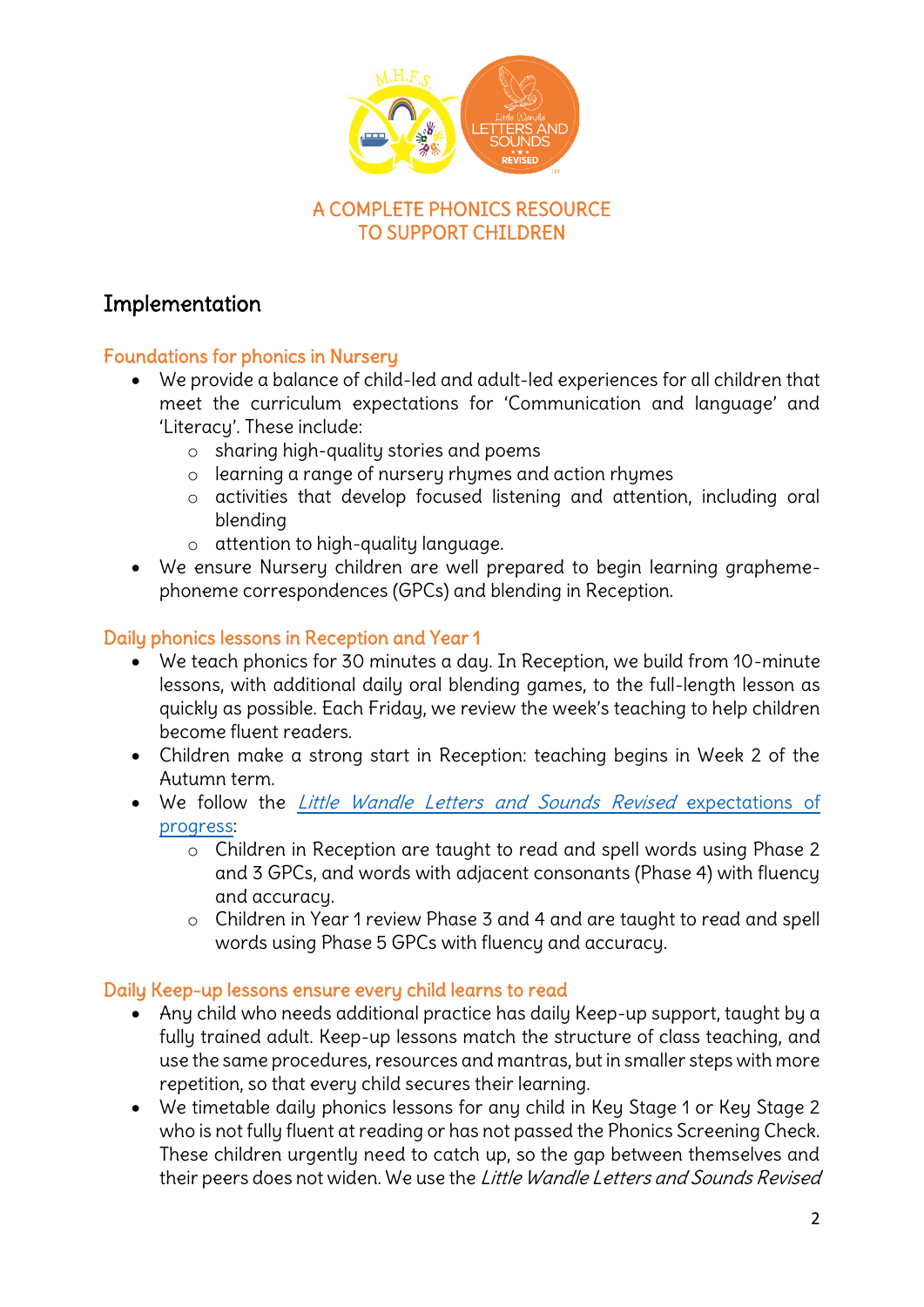

assessments to identify the gaps in their phonic knowledge and teach to these using the Keep-up resources – at pace.

 If any child in Year 2 to 4 has gaps in their phonic knowledge when reading or writing, we plan phonics 'catch-up' lessons to address specific reading/writing gaps. These short, sharp lessons last 10 minutes and take place at least three times a week.

#### Teaching reading: Reading practice sessions three times a week

- We teach children to read through reading practice sessions three times a week. These:
	- o are taught by a fully trained adult to small groups of approximately six children
	- o use books matched to the children's secure phonic knowledge using the Little Wandle Letters and Sounds Revised assessments and book matching grids on pages 11–20 of ['Application of phonics to reading'](https://www.littlewandlelettersandsounds.org.uk/wp-content/uploads/2021/03/LS-KEY-GUIDANCE-APPLICATION-OF-PHONICS-FINAL-1.pdf)
	- o are monitored by the class teacher, who rotates and works with each group on a regular basis.
- Each reading practice session has a clear focus, so that the demands of the session do not overload the children's working memory. The reading practice sessions have been designed to focus on three key reading skills:
	- o decoding
	- o prosody: teaching children to read with understanding and expression
	- o comprehension: teaching children to understand the text.
- In Reception these sessions start in Week 4. Children who are not yet decoding have daily additional blending practice in small groups, so that they quickly learn to blend and can begin to read books.
- In Key Stage 1 and Key Stage 2, we continue to teach reading in this way for any children who still need to practise reading with decodable books.

#### Home reading

- The decodable reading practice book is taken home to ensure success is shared with the family.
	- o Reading for pleasure books also go home for parents to share and read to children.
	- o We use the [Little Wandle Letters and Sounds Revised](https://www.littlewandlelettersandsounds.org.uk/resources/for-parents/) parents' resources to engage our families and share information about phonics, the benefits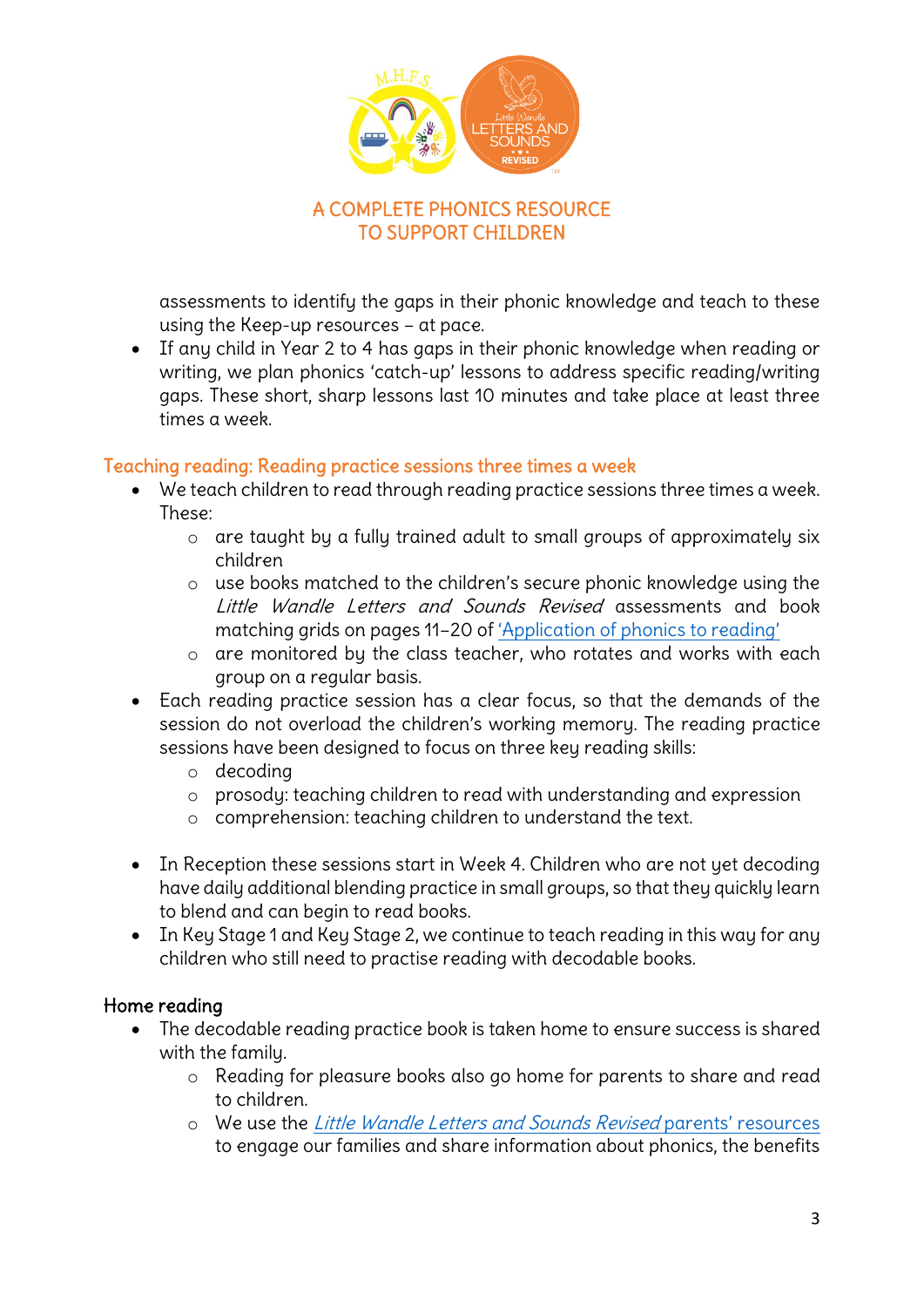

of sharing books, how children learn to blend and other aspects of our provision, both online and through workshops.

#### Additional reading support for vulnerable children

 Children in Reception and Year 1 who are receiving additional phonics Keep-up sessions read their reading practice book to an adult daily.

#### Ensuring consistency and pace of progress

- Every teacher in our school has been trained to teach reading, so we have the same expectations of progress. We all use the same language, routines and resources to teach children to read so that we lower children's cognitive load.
- Weekly content grids map each element of new learning to each day, week and term for the duration of the programme.
- Lesson templates, Prompt cards and How to videos ensure teachers all have a consistent approach and structure for each lesson.
- The Reading Leader and SLT use the Audit and Prompt cards to regularly monitor and observe teaching; they use the summative data to identify children who need additional support and gaps in learning.

#### Ensuring reading for pleasure

'Reading for pleasure is the single most important indicator of a child's success.' (OECD 2002)

'The will influences the skill and vice versa.' (OECD 2010)

We value reading for pleasure highly and work hard as a school to grow our Reading for Pleasure pedagogy.

- We read to children every day. We choose these books carefully as we want children to experience a wide range of books, including books that reflect the children at Manor Hill and our local community as well as books that open windows into other worlds and cultures.
- Every classroom has an inviting book area that encourages a love for reading. We curate these books and talk about them to entice children to read a wide range of books.
- In Nursery and Reception, children have access to the reading corner every day in their free flow time and the books are continually refreshed.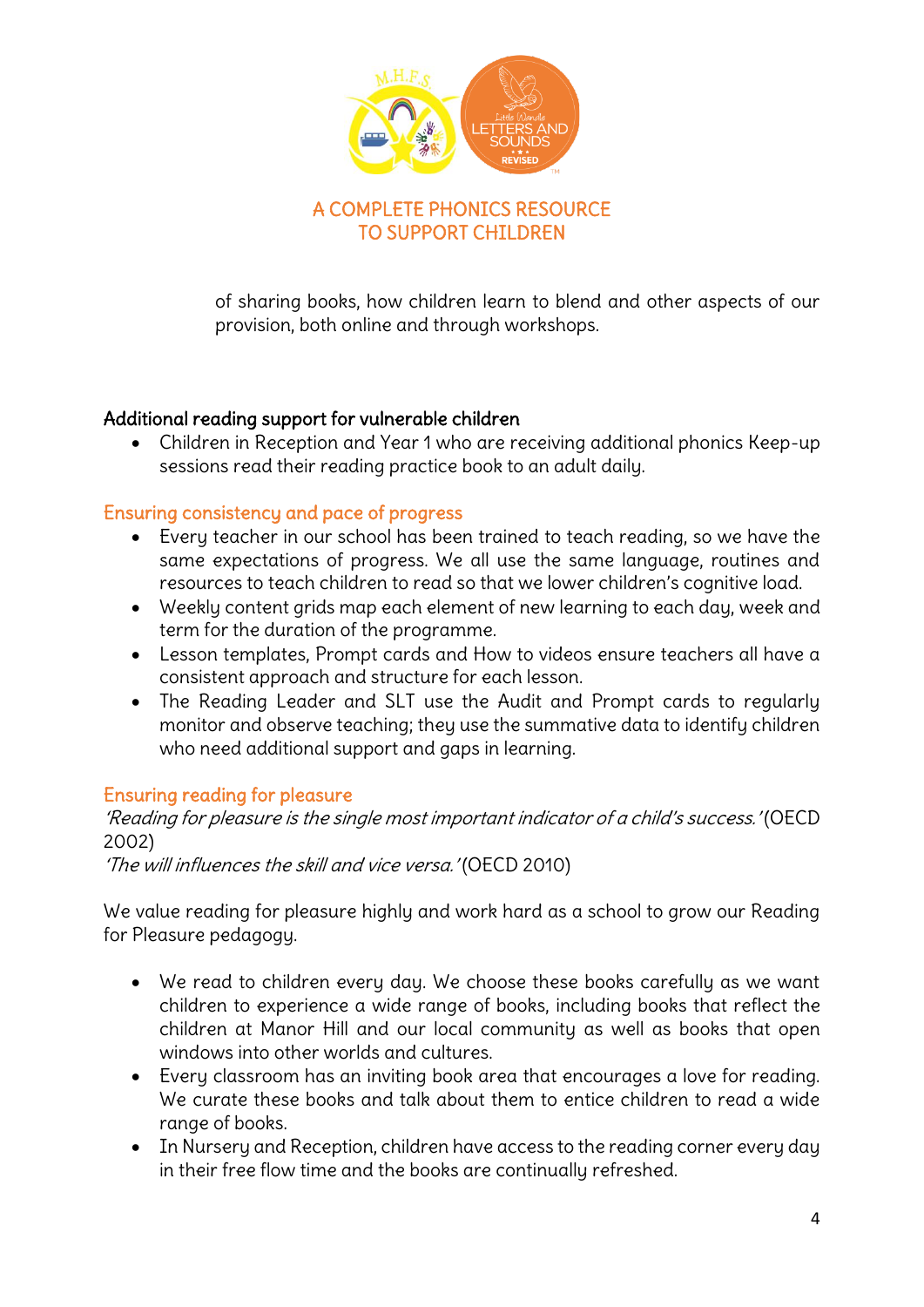

#### A COMPLETE PHONICS RESOURCE TO SUPPORT CHILDREN

- Children from Reception onwards have a home reading record. The parent/carer records comments to share with the adults in school and the adults will write in this on a regular basis to ensure communication between home and school.
- As the children progress through the school, they are encouraged to write their own comments and keep a list of the books/authors that they have read.
- The school library is available for classes to use. Children across the school have regular opportunities to engage with a wide range of Reading for Pleasure events (book fairs, author visits and workshops, national events etc).

# Impact

#### Assessment

Assessment is used to monitor progress and to identify any child needing additional support as soon as they need it.

- [Assessment for learning](https://www.littlewandlelettersandsounds.org.uk/wp-content/uploads/2021/03/LS-KEY-GUIDANCE-GETTING-STARTED-ASSESSMENT-FINAL.pdf) is used:
	- o daily within class to identify children needing Keep-up support
	- o weekly in the Review lesson to assess gaps, address these immediately and secure fluency of GPCs, words and spellings.
- [Summative assessment](https://www.littlewandlelettersandsounds.org.uk/resources/my-letters-and-sounds/assessment-tools/) is used:
	- o every six weeks to assess progress, to identify gaps in learning that need to be addressed, to identify any children needing additional support and to plan the Keep-up support that they need.
	- o by SLT and scrutinised through the Little Wandle Letters and Sounds Revised assessment tracker, to narrow attainment gaps between different groups of children and so that any additional support for teachers can be put into place.

#### Statutory assessment

 Children in Year 1 sit the Phonics Screening Check. Any child not passing the check re-sits it in Year 2.

## Ongoing assessment for catch-up

 Children in Year 2 to 4 are assessed through their teacher's ongoing formative assessment as well as through the half-termly Little Wandle Letters and Sounds Revised summative assessments.